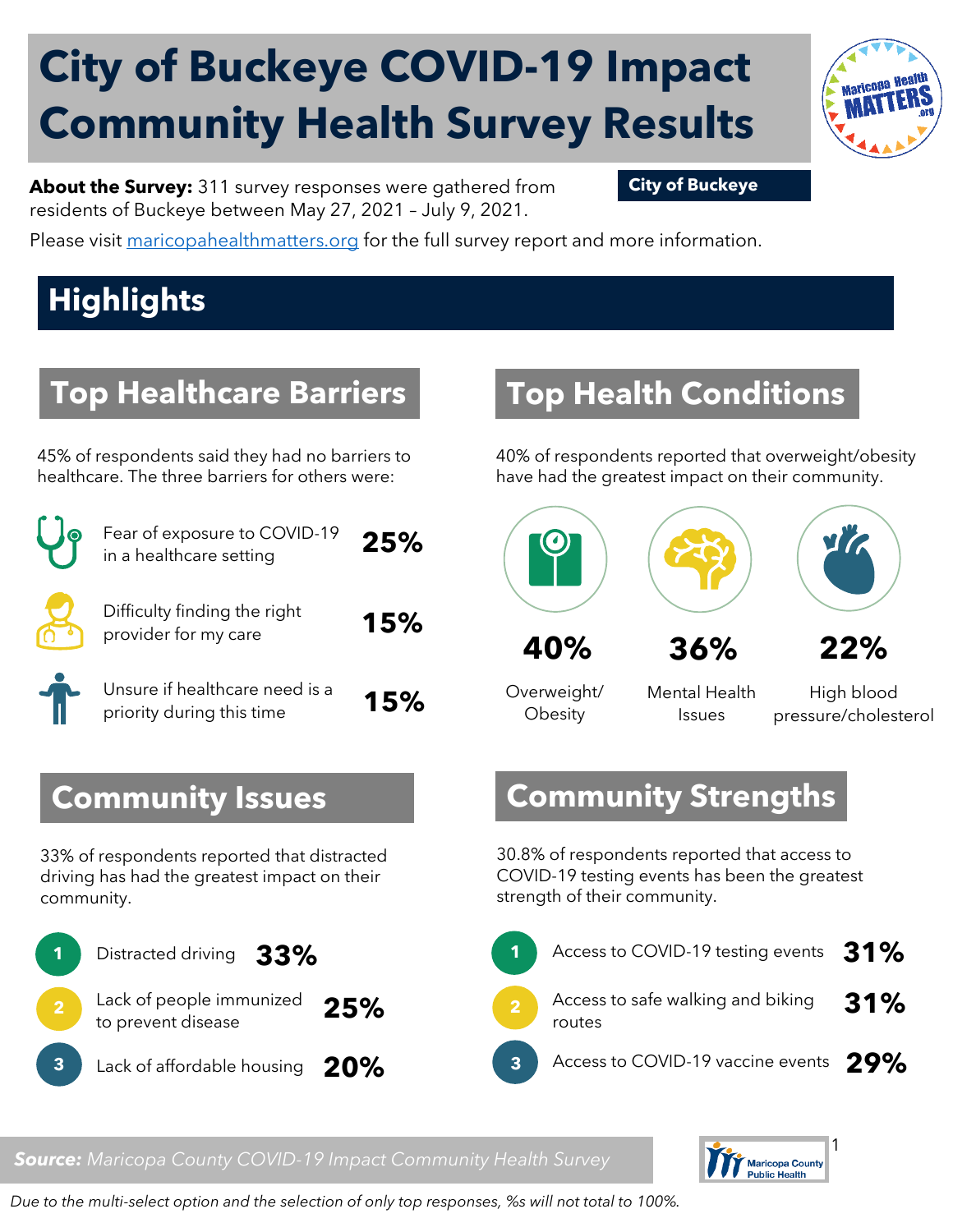## **Health Ratings**

## **Physical Health Mental Health**

Over **1 in 5** respondents rated their current **physical health** as **worse** compared to their physical health prior to March of 2020.



Almost **1 in 3** respondents rated their current **mental health** as **worse** compared to their mental health prior to March of 2020.



#### **Mental Health Care Access**

Almost **1 in 3** respondents who sought services to address their mental health were **sometimes or never** able to get the services they needed.



Almost **1 in 4** respondents stated that **assistance with mental health issues** would have improved overall mental and physical health of their family in the last year.

Top three areas for improvement:

23% 19% 18% Assistance with mental health issues Technology and internet service In-person school

![](_page_1_Picture_12.jpeg)

*Source: Maricopa County COVID-19 Impact Community Health Survey*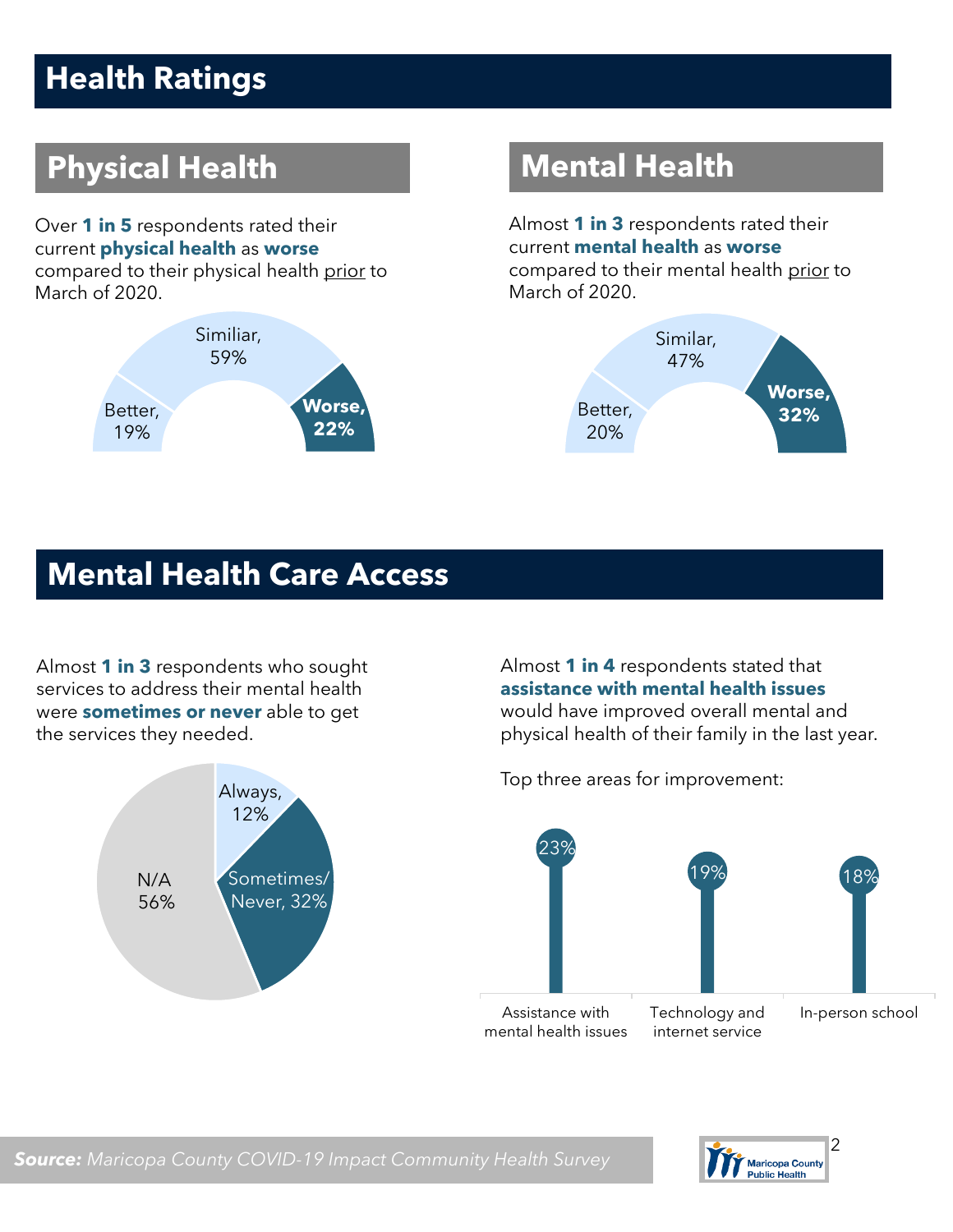## **Accessibility of Care**

#### **Income and Expenses**

**Half** of respondents stated that the stimulus check had a **strong/moderate impact** on their living expenses and access to healthcare.

![](_page_2_Figure_3.jpeg)

**Since March of 2020**, how was your employment impacted due to the COVID-19 pandemic?

![](_page_2_Figure_5.jpeg)

#### **31% of respondents indicated other topics:**

- Retired
- Increased work hours
- Disability
- Pay reduction

*Source: Maricopa County COVID-19 Impact Community Health Survey*

![](_page_2_Picture_12.jpeg)

*Due to the multi-select option and the selection of only top responses, %s will not total to 100%.*